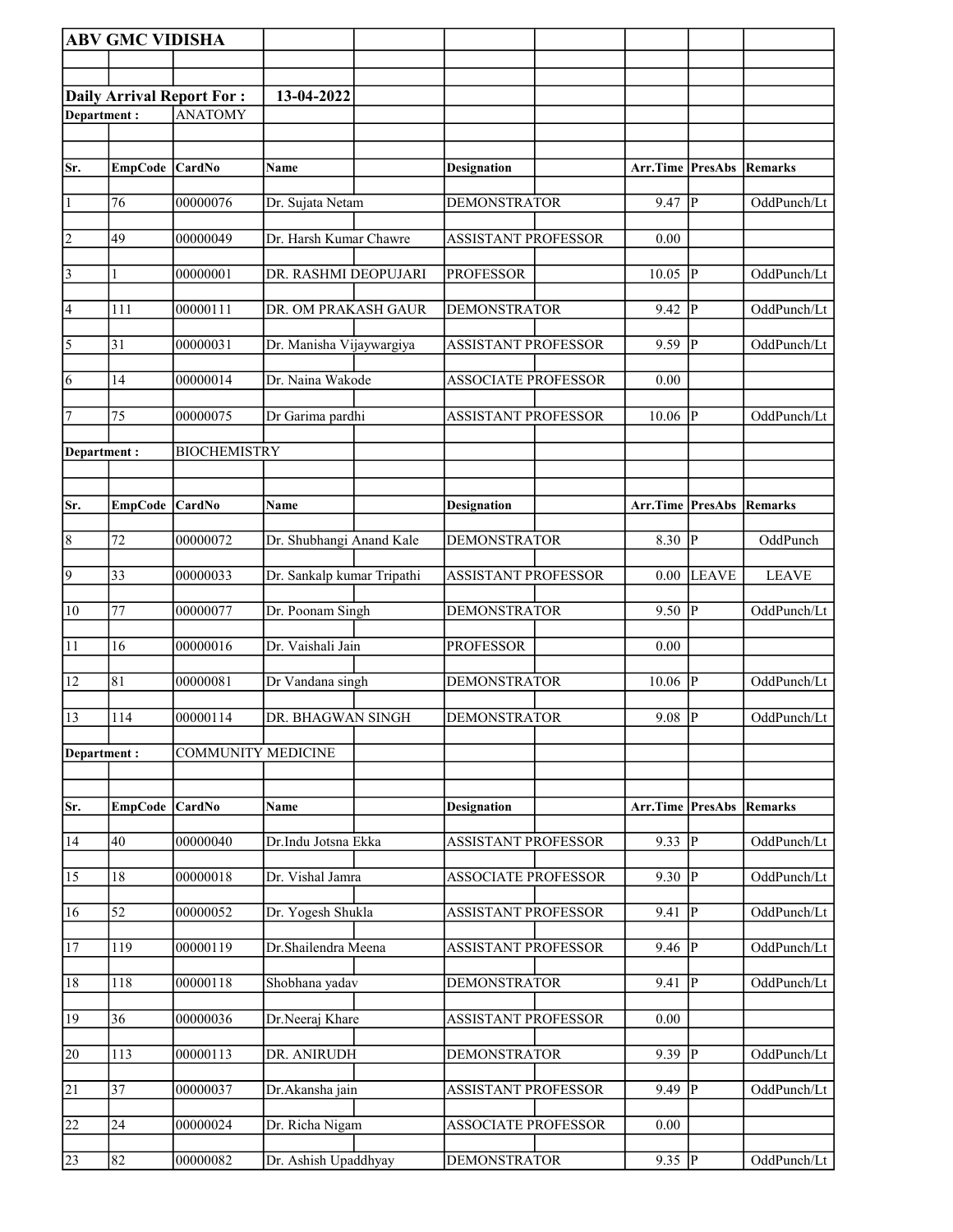| $\overline{24}$ | 80             | 00000080                 | Dr.Nandini shukla           |                    | <b>DEMONSTRATOR</b> |                            | 9.53             | P                      | OddPunch/Lt    |
|-----------------|----------------|--------------------------|-----------------------------|--------------------|---------------------|----------------------------|------------------|------------------------|----------------|
| 25              | $\tau$         | 00000007                 | Dr Sanjay agarawal          |                    | <b>PROFESSOR</b>    |                            | 0.00             | <b>LEAVE</b>           | <b>LEAVE</b>   |
| Department:     |                | <b>DEAN</b>              |                             |                    |                     |                            |                  |                        |                |
|                 |                |                          |                             |                    |                     |                            |                  |                        |                |
| Sr.             | <b>EmpCode</b> | CardNo                   | Name                        | <b>Designation</b> |                     |                            | Arr.Time         | <b>PresAbs Remarks</b> |                |
| 26              | 97             | 00000097                 | DR. Sunil Nandeshwar        | <b>DEAN</b>        |                     |                            | 0.00             | lod                    | <b>OD</b>      |
| Department :    |                | <b>FORANSIC MEDICINE</b> |                             |                    |                     |                            |                  |                        |                |
|                 |                |                          |                             |                    |                     |                            |                  |                        |                |
| Sr.             | <b>EmpCode</b> | CardNo                   | Name                        | <b>Designation</b> |                     |                            | Arr.Time         | PresAbs                | Remarks        |
| 27              | 54             | 00000054                 | Dr.Manish Nigam             |                    | <b>PROFESSOR</b>    |                            | 9.53             | $\overline{P}$         | OddPunch/Lt    |
| 28              | 126            | 00000126                 | Dr. Vivek kumar Chouksey    |                    |                     | <b>ASSISTANT PROFESSOR</b> | 10.05            | $\overline{P}$         | OddPunch/Lt    |
| 29              | 112            | 00000112                 | DR. POOJA TIWARI            |                    | <b>DEMONSTRATOR</b> |                            | 9.29             | P                      | OddPunch/Lt    |
| 30              | 85             | 00000085                 | Dr. Sharad Dohare           |                    | <b>DEMONSTRATOR</b> |                            | 9.51             | ∣P                     | OddPunch/Lt    |
|                 |                |                          |                             |                    |                     |                            |                  |                        |                |
| 31              | 35             | 00000035                 | Dr. Narendra singh patel    |                    |                     | <b>ASSOCIATE PROFESSOR</b> | 9.51             | P                      | OddPunch/Lt    |
| Department :    |                | MICROBIOLOGY             |                             |                    |                     |                            |                  |                        |                |
|                 |                |                          |                             |                    |                     |                            |                  |                        |                |
| Sr.             | <b>EmpCode</b> | <b>CardNo</b>            | Name                        | <b>Designation</b> |                     |                            | Arr.Time PresAbs |                        | Remarks        |
| 32              | $\overline{4}$ | 00000004                 | Dr Avinash laghave          |                    | <b>PROFESSOR</b>    |                            | 9.54             | IР                     | OddPunch/Lt    |
| 33              | 79             | 00000079                 | Dr.Prashant kumar bhakoriya |                    | <b>DEMONSTRATOR</b> |                            | 0.00             |                        |                |
| 34              | 88             | 00000088                 | Dr. Sanjay Singh            |                    |                     | ASSISTANT PROFESSOR        | 8.56             | $\overline{P}$         | OddPunch/Lt    |
| 35              | 125            | 00000125                 | DR.Himanshi Bansal          |                    |                     | <b>ASSISTANT PROFESSOR</b> | 9.11             | p                      | OddPunch/Lt    |
| 36              | 106            | 00000106                 | Dr.Aarti Jain               |                    |                     | <b>ASSOCIATE PROFESSOR</b> | 0.00             | <b>LEAVE</b>           | <b>LEAVE</b>   |
| 37              | 110            | 00000110                 | DR, RAGINI DANGI            |                    | DEMONSTRATOR        |                            | 9.12             | P                      | OddPunch/Lt    |
| Department:     |                | PATHOLOGY                |                             |                    |                     |                            |                  |                        |                |
|                 |                |                          |                             |                    |                     |                            |                  |                        |                |
| Sr.             | <b>EmpCode</b> | CardNo                   | Name                        | <b>Designation</b> |                     |                            | Arr.Time PresAbs |                        | <b>Remarks</b> |
| 38              | 128            | 00000128                 | DR.PREETI MANDLOI           |                    |                     | ASSISTANT PROFESSOR        | 0.00             | <b>LEAVE</b>           | <b>LEAVE</b>   |
| 39              | 83             | 00000083                 | Dr.Fuzail Ahmad             |                    | <b>DEMONSTRATOR</b> |                            | $10.10$ P        |                        | OddPunch/Lt    |
| 40              | 84             | 00000084                 | Dr. Sunil Nagar             |                    | <b>DEMONSTRATOR</b> |                            | 9.52   P         |                        | OddPunch/Lt    |
| 41              | 78             | 00000078                 | Dr. Rajnikant ahirwar       |                    | DEMONSTRATOR        |                            | 9.21             | lР                     | OddPunch/Lt    |
|                 |                |                          |                             |                    |                     |                            |                  |                        |                |
| 42              | 17             | 00000017                 | Dr. Tina Rai                |                    |                     | <b>ASSOCIATE PROFESSOR</b> | 10.10            | p                      | OddPunch/Lt    |
| 43              | 48             | 00000048                 | Dr.Pratibha Meena           |                    |                     | ASSISTANT PROFESSOR        | 9.37             | P                      | OddPunch/Lt    |
| 44              | 6              | 00000006                 | Dr Gopal krishna sawke      |                    | <b>PROFESSOR</b>    |                            | 9.49             | P                      | OddPunch/Lt    |
| $ 45\rangle$    | 51             | 00000051                 | Dr. Lal Pranay singh        |                    |                     | <b>ASSISTANT PROFESSOR</b> | 0.00             | <b>LEAVE</b>           | <b>LEAVE</b>   |
|                 |                |                          |                             |                    |                     |                            |                  |                        |                |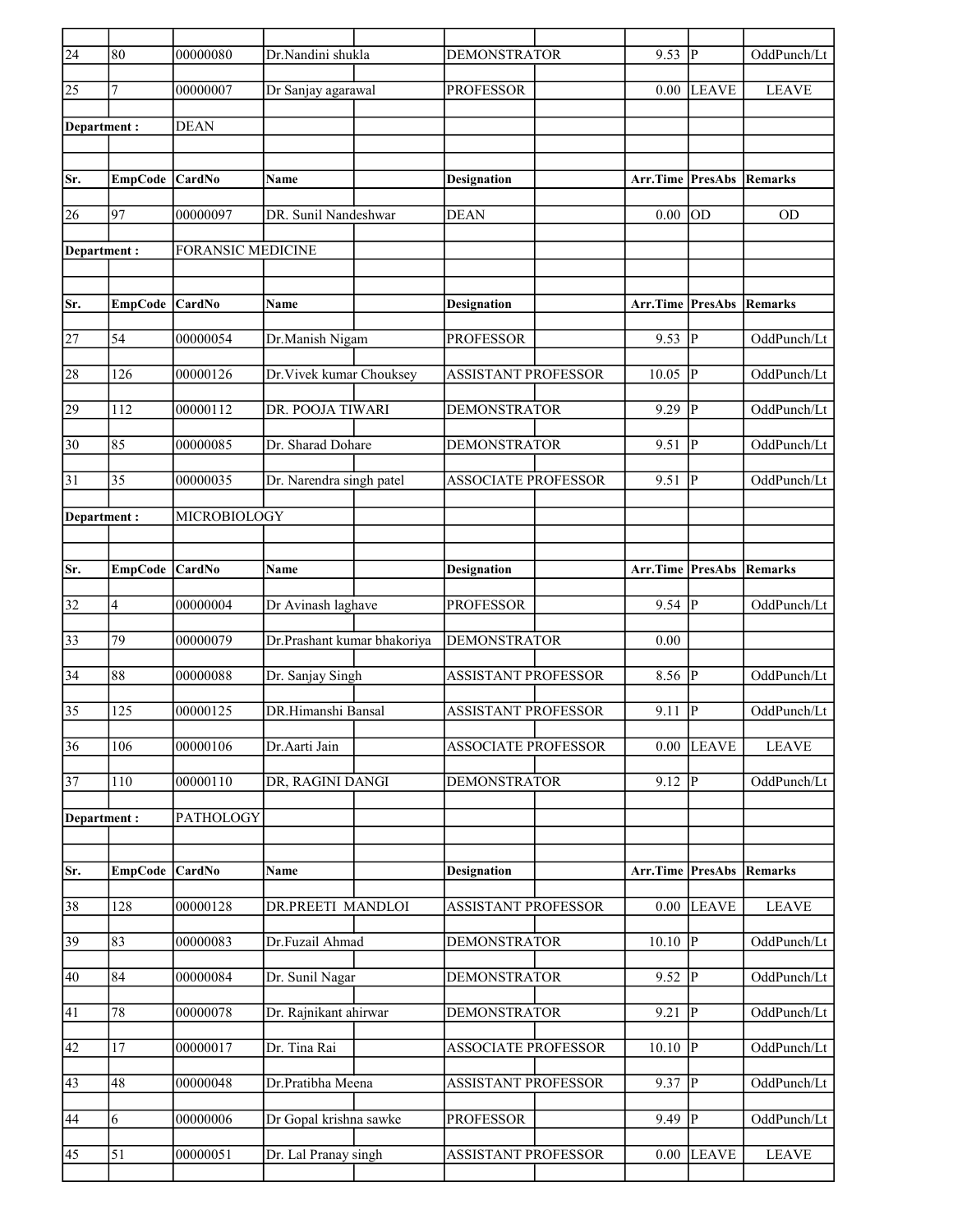| Department:     |                | PHARAMCOLOGY  |                         |                            |                         |              |                |
|-----------------|----------------|---------------|-------------------------|----------------------------|-------------------------|--------------|----------------|
|                 |                |               |                         |                            |                         |              |                |
| Sr.             | <b>EmpCode</b> | <b>CardNo</b> | Name                    | <b>Designation</b>         | <b>Arr.Time PresAbs</b> |              | <b>Remarks</b> |
|                 |                |               |                         |                            |                         |              |                |
| 46              | 74             | 00000074      | Dr. Raina Jain          | <b>ASSISTANT PROFESSOR</b> | 10.10                   | P            | OddPunch/Lt    |
| 47              | 73             | 00000073      | Dr. Sudhir Kumar Jain   | <b>ASSISTANT PROFESSOR</b> | 9.47                    | P            | OddPunch/Lt    |
| 48              | 22             | 00000022      | Dr Akhilesh kumar       | <b>PROFESSOR</b>           | 7.38                    | lР           | OddPunch       |
|                 |                |               |                         |                            |                         |              |                |
| Department:     |                | PHYSIOLOGY    |                         |                            |                         |              |                |
|                 |                |               |                         |                            |                         |              |                |
| Sr.             | <b>EmpCode</b> | CardNo        | <b>Name</b>             | <b>Designation</b>         | <b>Arr.Time PresAbs</b> |              | <b>Remarks</b> |
| 49              | 115            | 00000115      | Dr. SOBHARAN MEENA      | <b>DEMONSTRATOR</b>        | 9.44                    | IР           | OddPunch/Lt    |
|                 |                |               |                         |                            |                         |              |                |
| 50              | 108            | 00000108      | Dr. Geeta Shammani      | <b>ASSISTANT PROFESSOR</b> | 7.30                    | lP.          | OddPunch       |
| 51              | 8              | 00000008      | Dr Suman rai            | <b>PROFESSOR</b>           | 0.00                    | <b>LEAVE</b> | <b>LEAVE</b>   |
| 52              | 32             | 00000032      | Dr.Brajesh sharma       | <b>ASSISTANT PROFESSOR</b> | 9.53                    | lр           | OddPunch/Lt    |
|                 |                |               |                         |                            |                         |              |                |
| $\overline{53}$ | 71             | 00000071      | Dr. Parul Sharma        | <b>DEMONSTRATOR</b>        | 9.55                    | IР           | OddPunch/Lt    |
| 54              | 70             | 00000070      | Dr. Pankaj Kumar Sharma | <b>DEMONSTRATOR</b>        | 9.55                    | IР           | OddPunch/Lt    |
|                 |                |               |                         |                            |                         |              |                |
| 55              | 15             | 00000015      | Dr. Mona Kharbanda      | <b>ASSOCIATE PROFESSOR</b> | 9.41                    | p            | OddPunch/Lt    |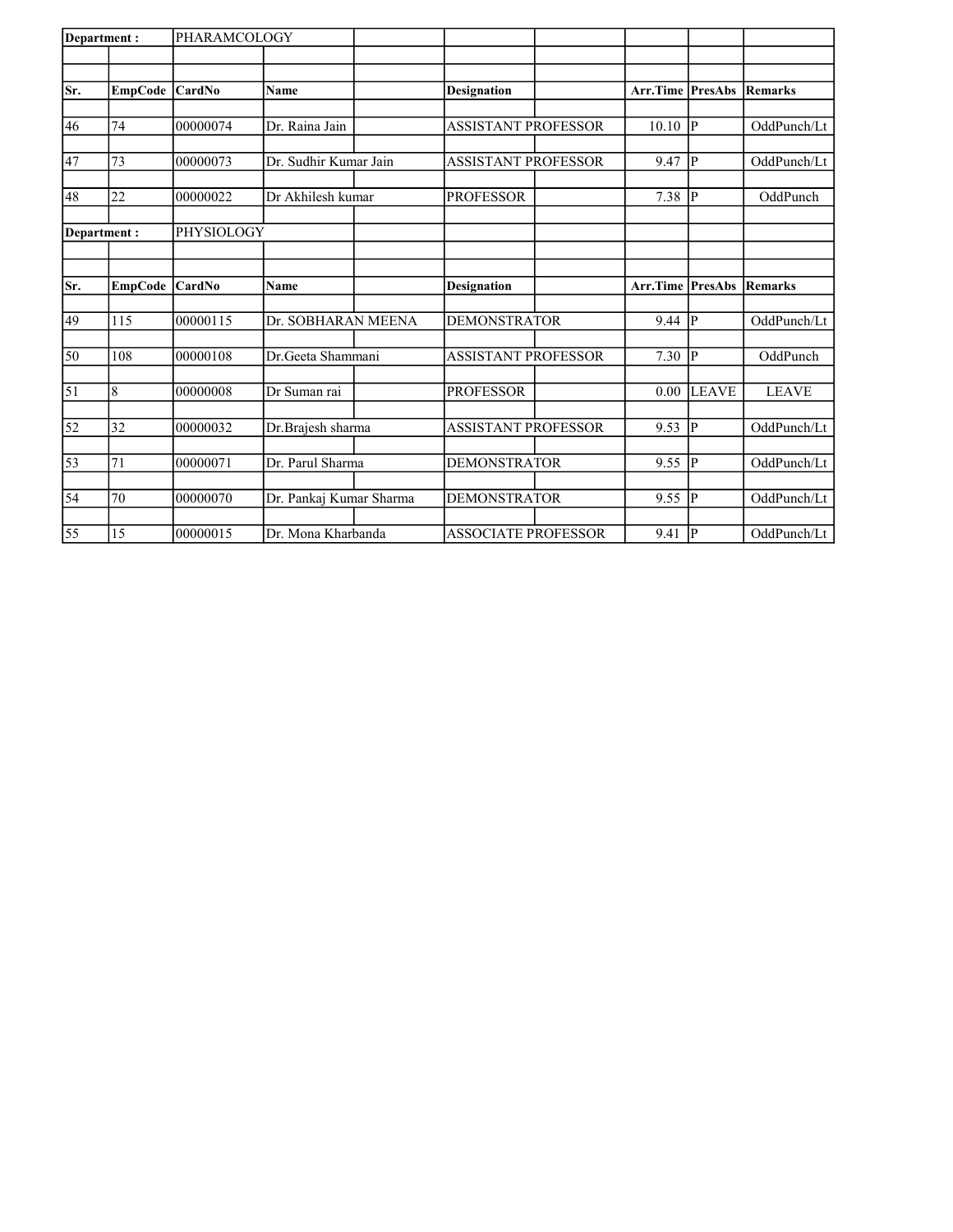|                                          | <b>ABV GMC VIDISHA</b> |                    |                            |                                           |                          |                         |              |
|------------------------------------------|------------------------|--------------------|----------------------------|-------------------------------------------|--------------------------|-------------------------|--------------|
|                                          |                        |                    |                            |                                           |                          |                         |              |
|                                          |                        |                    | 13-04-2022                 |                                           |                          |                         |              |
| Daily Arrival Report For:<br>Department: |                        | <b>ANESTHESIA</b>  |                            |                                           |                          |                         |              |
|                                          |                        |                    |                            |                                           |                          |                         |              |
| Sr.                                      | <b>EmpCode</b>         | CardNo             | <b>Name</b>                | <b>Designation</b>                        | Arr.Time PresAbs         |                         | Remarks      |
|                                          |                        |                    |                            |                                           |                          |                         |              |
| $\vert$ 1                                | 57                     | 00000057           | Dr. Vinyak Gour            | <b>ASSOCIATE PROFESSOR</b>                | 9.48                     | ${\bf P}$               | OddPunch/Lt  |
| 2                                        | 58                     | 00000058           | Dr.Sevras Hingwe           | <b>ASSISTANT PROFESSOR</b>                | 9.28                     | $\mathbf{P}$            | OddPunch/Lt  |
| $\vert$ 3                                | 59                     | 00000059           | Dr.Chandrakant             | <b>ASSISTANT PROFESSOR</b>                | 0.00                     | <b>LEAVE</b>            | <b>LEAVE</b> |
| $\vert 4 \vert$                          | 127                    | 00000127           | DR.JYOTI RAGHUWANSHI       | ASSISTANT PROFESSOR                       | 9.01                     | P                       | OddPunch/Lt  |
| Department :                             |                        | <b>DEAN OFFICE</b> |                            |                                           |                          |                         |              |
|                                          |                        |                    |                            |                                           |                          |                         |              |
| Sr.                                      |                        | CardNo             |                            |                                           |                          |                         |              |
|                                          | <b>EmpCode</b>         |                    | Name                       | <b>Designation</b>                        | Arr.Time                 | PresAbs                 | Remarks      |
| $\overline{\mathbf{5}}$                  | 102                    | 00000102           | Amit Singh Parihar         | <b>ADMIN</b>                              | 0.00                     |                         |              |
| 6                                        | 104                    | 00000104           | Mukesh Kumar               | <b>ADMIN</b>                              | 9.27                     | $\mathbf{P}$            | OddPunch/Lt  |
| 7                                        | 103                    | 00000103           | Namrata Jogdand            | <b>ADMIN</b>                              | 9.21                     | P                       | OddPunch/Lt  |
| $\vert 8$                                | 101                    | 00000101           | <b>Bhim Singh Parmar</b>   | <b>ADMIN</b>                              | 8.28                     | P                       | OddPunch     |
|                                          |                        |                    |                            |                                           |                          |                         |              |
| Department :                             |                        | <b>DENTISTRY</b>   |                            |                                           |                          |                         |              |
|                                          |                        |                    |                            |                                           |                          |                         |              |
| Sr.                                      | <b>EmpCode</b>         | CardNo             | Name                       | <b>Designation</b>                        | Arr.Time                 | PresAbs                 | Remarks      |
| 15                                       | 64                     | 00000064           | Dr.Rishi Thukral           | <b>ASSOCIATE PROFESSOR</b>                | 9.49                     | $\mathbf{P}$            | Lt/Erl       |
| 16                                       | 131                    | 00000131           |                            | DR. HEERALAL CHOKOTIY ASSISTANT PROFESSOR | $9.44$ $\overline{P}$    |                         | OddPunch/Lt  |
| 17                                       | 116                    | 00000116           | Dr.Bharat jayant sumbh     | <b>PROFESSOR</b>                          | 0.00                     | <b>LEAVE</b>            | <b>LEAVE</b> |
| Department:                              |                        | <b>DERMATOLOGY</b> |                            |                                           |                          |                         |              |
|                                          |                        |                    |                            |                                           |                          |                         |              |
| Sr.                                      | <b>EmpCode</b>         | CardNo             | Name                       | <b>Designation</b>                        | Arr.Time                 | <b>PresAbs</b>          | Remarks      |
| 18                                       | 100                    | 00000100           | Dr.sourabh jain            | <b>ASSOCIATE PROFESSOR</b>                | 9.22                     | $\overline{\mathbf{P}}$ | OddPunch/Lt  |
| Department:                              |                        | E.N.T.             |                            |                                           |                          |                         |              |
|                                          |                        |                    |                            |                                           |                          |                         |              |
| Sr.                                      | <b>EmpCode</b>         | CardNo             | Name                       | <b>Designation</b>                        | Arr.Time PresAbs Remarks |                         |              |
| 19                                       | 27                     | 00000027           | Dr. Shiv Kumar Raghuwanshi | <b>PROFESSOR</b>                          | 9.34                     | $\mathbf{P}$            | Lt/Erl       |
| 20                                       | 56                     | 00000056           | Dr. Aditya Gargav          | ASSOCIATE PROFESSOR                       | 9.12                     | P                       | OddPunch/Lt  |
| Department:                              |                        | <b>MEDICINE</b>    |                            |                                           |                          |                         |              |
|                                          |                        |                    |                            |                                           |                          |                         |              |
|                                          |                        |                    |                            |                                           |                          |                         |              |
| Sr.                                      | <b>EmpCode</b>         | CardNo             | <b>Name</b>                | <b>Designation</b>                        | Arr.Time                 | <b>PresAbs</b>          | Remarks      |
|                                          |                        |                    |                            |                                           |                          |                         |              |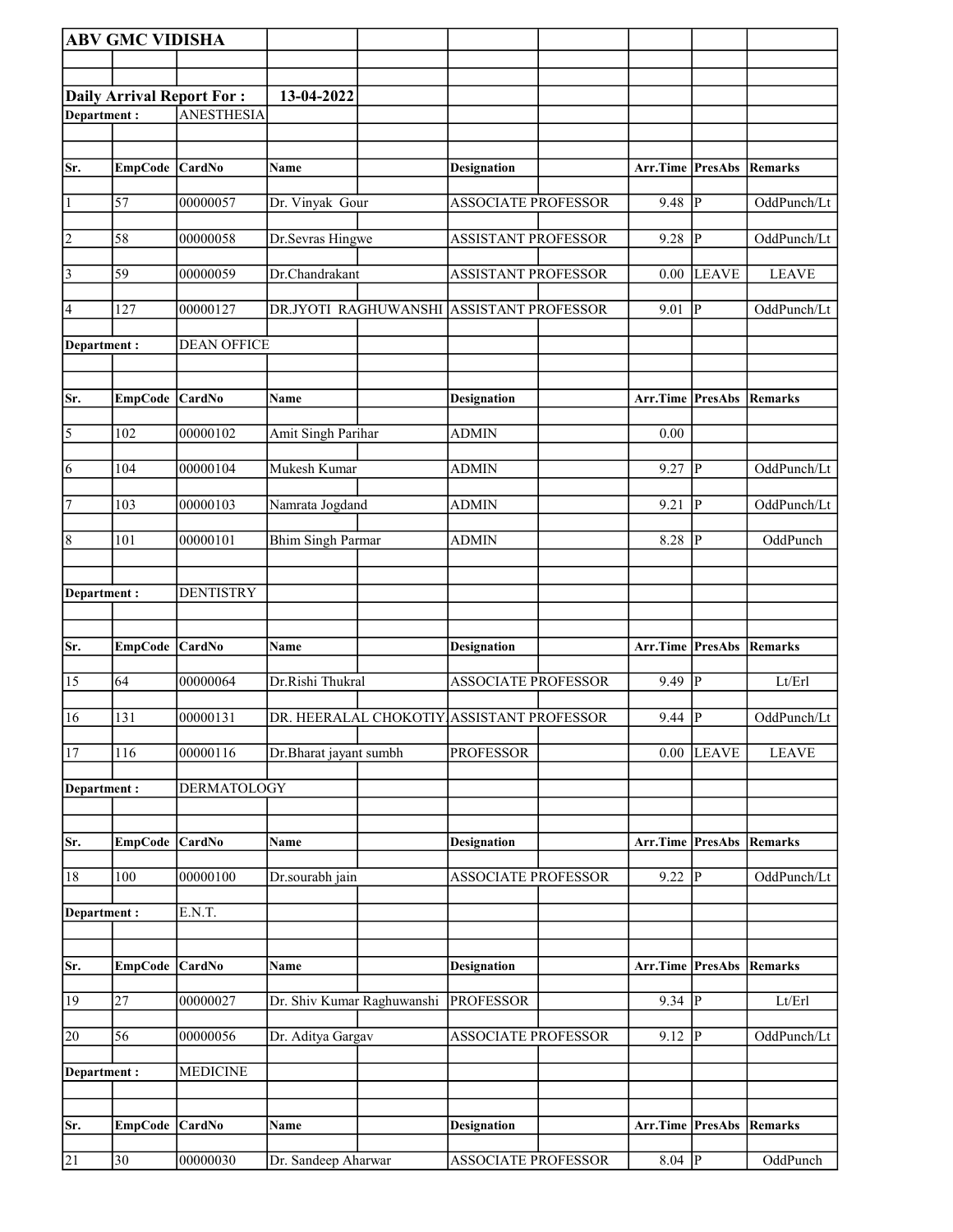| 22              | 12              | 00000012                 | Dr Preshant shrivastava   |                                         | <b>PROFESSOR</b>           | 9.43                            | P              | OddPunch/Lt  |
|-----------------|-----------------|--------------------------|---------------------------|-----------------------------------------|----------------------------|---------------------------------|----------------|--------------|
| 23              | 129             | 00000129                 | Dr. Mahendra pratap Singh |                                         | <b>ASSISTANT PROFESSOR</b> | 9.09                            | P              | OddPunch/Lt  |
| 24              | 23              | 00000023                 | Dr. Arvind Chouhan        |                                         | <b>ASSOCIATE PROFESSOR</b> | 0.00                            |                |              |
| 25              | 50              | 00000050                 | Dr.vinod Dangi            |                                         | <b>ASSISTANT PROFESSOR</b> | 9.11                            | P              | OddPunch/Lt  |
| Department:     |                 | <b>OBST. &amp; GYNEE</b> |                           |                                         |                            |                                 |                |              |
|                 |                 |                          |                           |                                         |                            |                                 |                |              |
| Sr.             | <b>EmpCode</b>  | <b>CardNo</b>            | <b>Name</b>               |                                         | <b>Designation</b>         | Arr.Time PresAbs                |                | Remarks      |
| 26              | 96              | 00000096                 | DR. Sudha Chourasia       |                                         | <b>PROFESSOR</b>           | $9.55$ P                        |                | OddPunch/Lt  |
| 27              | 42              | 00000042                 | Dr. Mridula singh         |                                         | <b>ASSISTANT PROFESSOR</b> | 0.00                            | <b>LEAVE</b>   | <b>LEAVE</b> |
| 28              | 41              | 00000041                 | Dr. Aarti sharma          |                                         | <b>ASSOCIATE PROFESSOR</b> | 9.46                            | $\overline{P}$ | OddPunch/Lt  |
| Department:     |                 | OPHTHALMOLOGY            |                           |                                         |                            |                                 |                |              |
|                 |                 |                          |                           |                                         |                            |                                 |                |              |
| Sr.             | EmpCode         | CardNo                   | <b>Name</b>               |                                         | <b>Designation</b>         | Arr.Time                        | PresAbs        | Remarks      |
| 29              | 46              | 00000046                 | Dr. Sapna Raghuwanshi     |                                         | <b>ASSOCIATE PROFESSOR</b> | 0.00                            | <b>LEAVE</b>   | <b>LEAVE</b> |
| 30              | 120             | 00000120                 |                           | Dr.Shivcharan Lal Chadravansh PROFESSOR |                            | 0.00                            | <b>LEAVE</b>   | <b>LEAVE</b> |
| $\overline{31}$ | 121             | 00000121                 | Dr.Nikhila Yadav          |                                         | <b>ASSISTANT PROFESSOR</b> | 9.24                            | lр             | OddPunch/Lt  |
| Department :    |                 | ORTHOPEDICS              |                           |                                         |                            |                                 |                |              |
|                 |                 |                          |                           |                                         |                            |                                 |                |              |
| Sr.             | EmpCode CardNo  |                          | Name                      |                                         | <b>Designation</b>         | <b>Arr.Time PresAbs Remarks</b> |                |              |
| 32              | 20              | 00000020                 | Dr. Sanat Singh           |                                         | <b>ASSOCIATE PROFESSOR</b> | 9.46                            | P              | OddPunch/Lt  |
| 33              | 123             | 00000123                 | Dr. Vipin kumar Mishraa   |                                         | <b>ASSISTANT PROFESSOR</b> | 9.15                            | P              | OddPunch/Lt  |
| $\overline{34}$ | $\overline{55}$ | 00000055                 | Dr. Sanjay Upadhya        |                                         | <b>ASSOCIATE PROFESSOR</b> | $9.24$ P                        |                | OddPunch/Lt  |
| 35              | 124             | 00000124                 | Dr.Sunil Kirar            |                                         | <b>ASSISTANT PROFESSOR</b> | 9.23                            | <sup> </sup> P | Lt/Erl       |
| 36              | 10              | 00000010                 | Dr Atul varshney          |                                         | <b>PROFESSOR</b>           | $9.54 \overline{P}$             |                | OddPunch/Lt  |
| Department:     |                 | <b>PEADITRICS</b>        |                           |                                         |                            |                                 |                |              |
|                 |                 |                          |                           |                                         |                            |                                 |                |              |
| Sr.             | <b>EmpCode</b>  | CardNo                   | Name                      |                                         | <b>Designation</b>         | <b>Arr.Time PresAbs Remarks</b> |                |              |
| $\overline{37}$ | $\overline{60}$ | 00000060                 | Dr.Shiv R.k. Dubey        |                                         | <b>ASSISTANT PROFESSOR</b> | 0.00                            |                |              |
| 38              | 9               | 00000009                 | Dr Neeti agarawal         |                                         | <b>PROFESSOR</b>           | 0.00                            | <b>LEAVE</b>   | <b>LEAVE</b> |
| 39              | 61              | 00000061                 | Dr.Deepak K. Uikey        |                                         | <b>ASSOCIATE PROFESSOR</b> | 9.21                            | lР             | OddPunch/Lt  |
| 40              | 19              | 00000019                 | Dr. D Sharad Gedam        |                                         | <b>ASSOCIATE PROFESSOR</b> | 9.50                            | <sup> </sup> P | OddPunch/Lt  |
| $\overline{41}$ | 44              | 00000044                 | Dr. Priya Gogia           |                                         | <b>ASSISTANT PROFESSOR</b> | 0.00                            |                |              |
| Department :    |                 | <b>PSYCHIATRY</b>        |                           |                                         |                            |                                 |                |              |
|                 |                 |                          |                           |                                         |                            |                                 |                |              |
| Sr.             | EmpCode CardNo  |                          | Name                      |                                         | <b>Designation</b>         | Arr.Time PresAbs Remarks        |                |              |